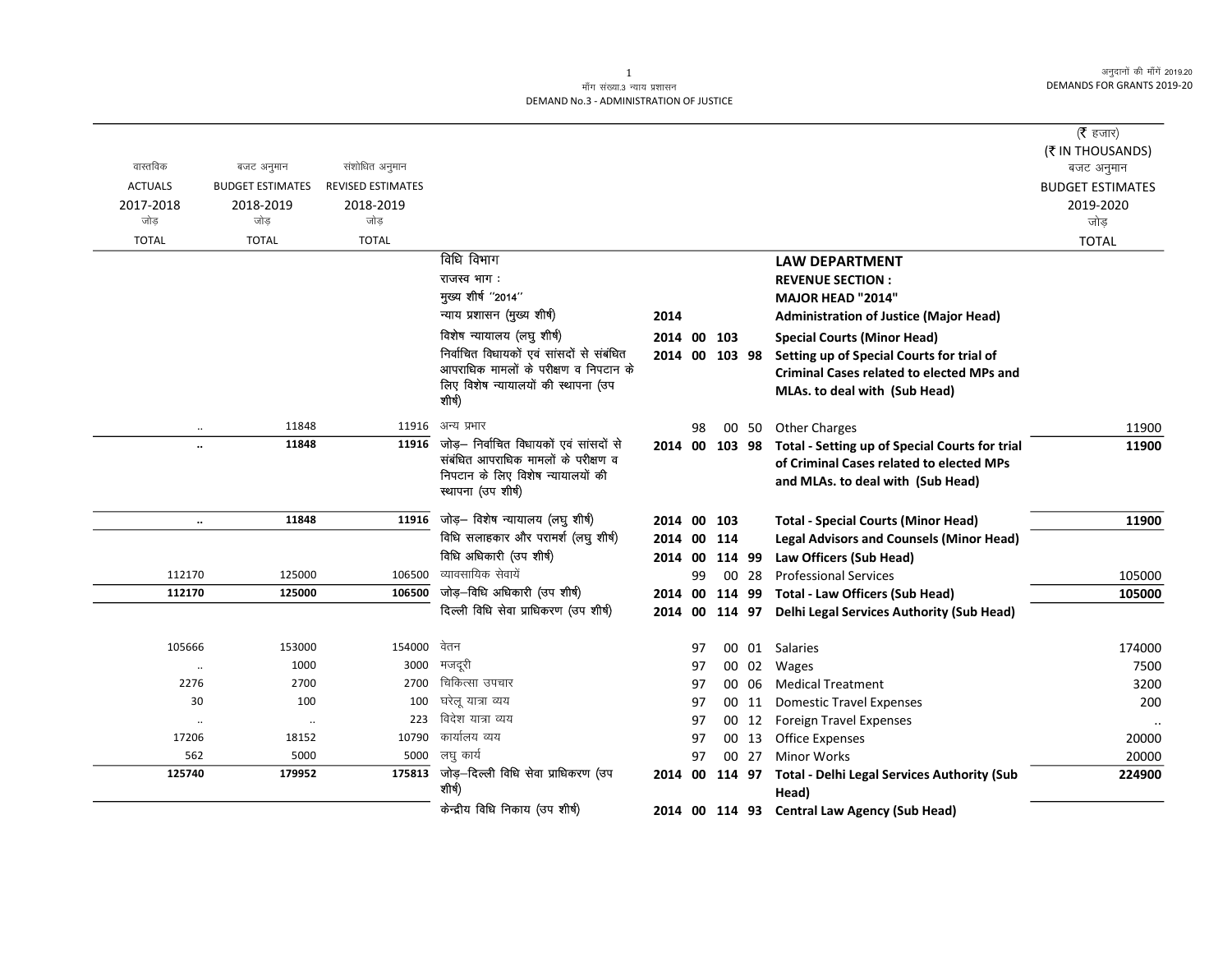## माँग संख्या.3 न्याय प्रशासन DEMAND No.3 - ADMINISTRATION OF JUSTICE

|                      |                         |                          |                                                               |             |    |       |                                                                                 | ( $\bar{\tau}$ हजार)<br>(₹ IN THOUSANDS) |
|----------------------|-------------------------|--------------------------|---------------------------------------------------------------|-------------|----|-------|---------------------------------------------------------------------------------|------------------------------------------|
| वास्तविक             | बजट अनुमान              | संशोधित अनुमान           |                                                               |             |    |       |                                                                                 | बजट अनुमान                               |
| <b>ACTUALS</b>       | <b>BUDGET ESTIMATES</b> | <b>REVISED ESTIMATES</b> |                                                               |             |    |       |                                                                                 | <b>BUDGET ESTIMATES</b>                  |
| 2017-2018            | 2018-2019               | 2018-2019                |                                                               |             |    |       |                                                                                 | 2019-2020                                |
| जोड                  | जोड                     | जोड़                     |                                                               |             |    |       |                                                                                 | जोड                                      |
| <b>TOTAL</b>         | <b>TOTAL</b>            | <b>TOTAL</b>             |                                                               |             |    |       |                                                                                 | <b>TOTAL</b>                             |
| 19193                | 20000                   | 20000                    | व्यवसायिक सेवायें                                             |             | 93 | 00 28 | <b>Professional Services</b>                                                    |                                          |
| 19193                | 20000                   | 20000                    | जोड़-केन्द्रीय विधि निकाय (उप शीर्ष)                          |             |    |       | 2014 00 114 93 Total - Central Law Agency (Sub Head)                            |                                          |
|                      |                         |                          | कानूनी सहायता निधि को सहायता अनुदान<br>(उप शीर्ष)             |             |    |       | 2014 00 114 92 Grant-in-aid to Legal Aid (Sub Head)                             |                                          |
| 64936                | 65000                   | 80000                    | सहायता अनुदान–सामान्य                                         |             | 92 |       | 00 31 Grants-in-aid-General                                                     | 90000                                    |
| 64936                | 65000                   | 80000                    | जोड़—कानूनी सहायता निधि को सहायता<br>अनुदान (उप शीर्ष)        |             |    |       | 2014 00 114 92 Total: Grant-in-aid to Legal Aid (Sub Head)                      | 90000                                    |
|                      |                         |                          | दिल्ली विवाद समाधान समिति को सहायता<br>अनुदान (उप शीर्ष)      |             |    |       | 2014 00 114 91 Grant-in-aid to Dispute Resolution Society<br>(Sub Head)         |                                          |
| 14250                | 10000                   | 10000                    | सहायता अनुदान–सामान्य                                         |             | 91 |       | 00 31 Grants-in-aid-General                                                     | 10000                                    |
| $\ddot{\phantom{0}}$ | 500                     | 500                      | पूंजीगत परिसम्पतियो के सृजन के लिए<br>अनुदान                  |             | 91 |       | 00 35 Grants for creation of capital assets                                     | 500                                      |
| 15000                | 19500                   | 19500                    | सहायता अनुदान–वेतन                                            |             | 91 | 00 36 | Grants-in-aid-Salaries                                                          | 19500                                    |
| 29250                | 30000                   | 30000                    | जोड़-दिल्ली विवाद समाधान समिति को<br>सहायता अनुदान (उप शीर्ष) |             |    |       | 2014 00 114 91 Total : Grant-in-aid to Dispute Resolution<br>Society (Sub Head) | 30000                                    |
| 351289               | 419952                  | 412313                   | जोड़—विधि सलाहकार और परामर्श (लघु<br>शीर्ष)                   | 2014 00 114 |    |       | <b>Total - Legal Advisors and Counsels (Minor</b><br>Head)                      | 449900                                   |
|                      |                         |                          | परिवार अदालतें (लघु शीर्ष)                                    | 2014 00 117 |    |       | <b>Family Courts (Minor Head)</b>                                               |                                          |
|                      |                         |                          | परिवार अदालतों की स्थापना (उप शीर्ष)                          |             |    |       | 2014 00 117 99 Establishment of Family Courts (Sub Head)                        |                                          |
| 89686                | 200000                  | 216787                   | वेतन                                                          |             | 99 | 00 01 | Salaries                                                                        | 182300                                   |
| $\ddot{\phantom{0}}$ | 5000                    | 4020                     | मजदूरी                                                        |             | 99 | 00 02 | Wages                                                                           | 44800                                    |
| 8                    | 200                     |                          | समयोपरि भत्ता                                                 |             | 99 | 00 03 | O.T.A.                                                                          |                                          |
| 1680                 | 2500                    | 2500                     | चिकित्सा उपचार                                                |             | 99 | 00 06 | <b>Medical Treatment</b>                                                        | 2500                                     |
| 190                  | 300                     | 500                      | घरेलू यात्रा व्यय                                             |             | 99 | 00 11 | <b>Domestic Travel Expenses</b>                                                 | 500                                      |
| $\ddot{\phantom{0}}$ | $\ldots$                | 1779                     | विदेश यात्रा व्यय                                             |             | 99 | 00 12 | Foreign Travel Expenses                                                         | 200                                      |
| 48810                | 65000                   | 83029                    | कार्यालय व्यय                                                 |             | 99 |       | 00 13 Office Expenses                                                           | 39800                                    |
| 140374               | 273000                  |                          | $308615$ जोड़-परिवार अदालतों की स्थापना (उप<br>शीर्ष)         |             |    |       | 2014 00 117 99 Total - Establishment of Family Courts (Sub<br>Head)             | 270100                                   |
| 140374               | 273000                  | 308615                   | जोड़—परिवार अदालतें (लघु शीर्ष)                               | 2014 00 117 |    |       | <b>Total - Family Courts (Minor Head)</b>                                       | 270100                                   |
| 491663               | 704800                  | 732844                   | जोड़-मुख्य शीर्ष "2014"                                       | 2014        |    |       | <b>TOTAL - MAJOR HEAD"2014"</b>                                                 | 731900                                   |
|                      |                         |                          | मुख्य शीर्ष "2052"                                            |             |    |       | MAJOR HEAD "2052"                                                               |                                          |

2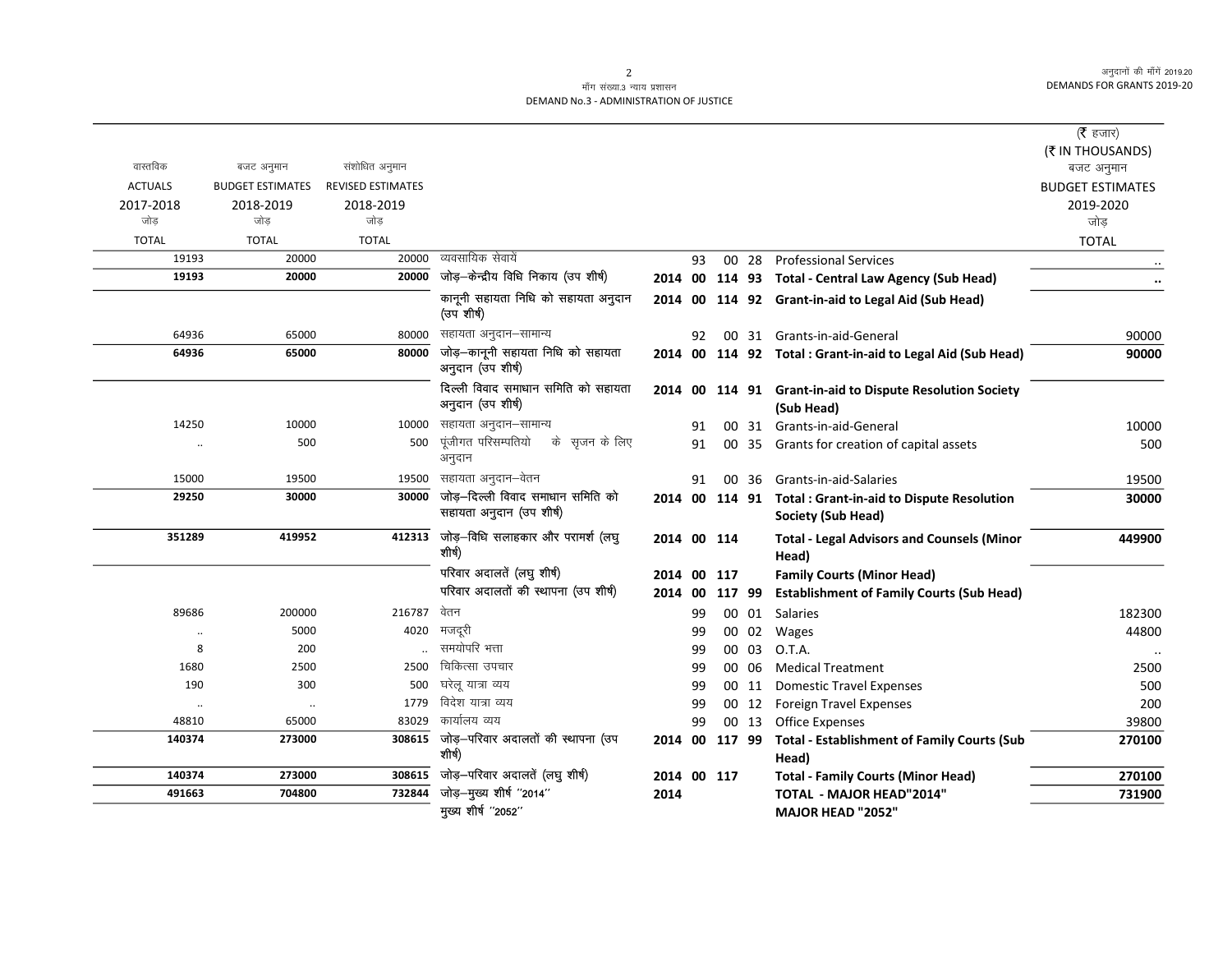## माँग संख्या.3 न्याय प्रशासन DEMAND No.3 - ADMINISTRATION OF JUSTICE

|                      |                         |                          |                                         |                |    |        |       |                                                    | (रै हजार)               |
|----------------------|-------------------------|--------------------------|-----------------------------------------|----------------|----|--------|-------|----------------------------------------------------|-------------------------|
|                      |                         |                          |                                         |                |    |        |       |                                                    | (₹ IN THOUSANDS)        |
| वास्तविक             | बजट अनुमान              | संशोधित अनुमान           |                                         |                |    |        |       |                                                    | बजट अनुमान              |
| <b>ACTUALS</b>       | <b>BUDGET ESTIMATES</b> | <b>REVISED ESTIMATES</b> |                                         |                |    |        |       |                                                    | <b>BUDGET ESTIMATES</b> |
| 2017-2018            | 2018-2019               | 2018-2019                |                                         |                |    |        |       |                                                    | 2019-2020               |
| जोड                  | जोड                     | जोड                      |                                         |                |    |        |       |                                                    | जोड                     |
| <b>TOTAL</b>         | <b>TOTAL</b>            | <b>TOTAL</b>             |                                         |                |    |        |       |                                                    | <b>TOTAL</b>            |
|                      |                         |                          | सचिवालय सामान्य सेवायें (मुख्य शीर्ष)   | 2052           |    |        |       | <b>Secretariat General Service (Major Head)</b>    |                         |
|                      |                         |                          | सचिवालय (लघु शीर्ष)                     | 2052 00        |    | 090    |       | <b>Secretariat (Minor Head)</b>                    |                         |
|                      |                         |                          | विधि विभाग (उप शीर्ष)                   | 2052 00        |    | 090 76 |       | Law Department (Sub Head)                          |                         |
| 35298                | 52500                   | 42900                    | वेतन                                    |                | 76 |        | 00 01 | <b>Salaries</b>                                    | 55300                   |
| $\ddotsc$            | 1000                    | 1000                     | मजदूरी                                  |                | 76 |        | 00 02 | Wages                                              | 4500                    |
| 8                    | 40                      |                          | समयोपरि भत्ता                           |                | 76 |        | 00 03 | O.T.A.                                             | 20                      |
| 1042                 | 1500                    | 1000                     | चिकित्सा उपचार                          |                | 76 |        | 00 06 | <b>Medical Treatment</b>                           | 1500                    |
| $\ddot{\phantom{a}}$ | 160                     | 20                       | घरेलू यात्रा व्यय                       |                | 76 |        | 00 11 | <b>Domestic Travel Expenses</b>                    | 180                     |
| $\ldots$             | 500                     | 36                       | विदेशी यात्रा व्यय                      |                | 76 |        | 00 12 | <b>Foreign Travel Expenses</b>                     | 500                     |
| 3933                 | 9000                    | 4000                     | कार्यालय व्यय                           |                | 76 |        | 00 13 | <b>Office Expenses</b>                             | 9000                    |
| 6145                 | 5000                    | 5000                     | किराया, महसूल व कर                      |                | 76 |        | 00 14 | Rents, Rates and Taxes                             | 5000                    |
| 46426                | 69700                   | 53956                    | जोड़-विधि विभाग (उप शीर्ष)              | 2052 00        |    | 090 76 |       | <b>Total - Law Department (Sub Head)</b>           | 76000                   |
| 46426                | 69700                   | 53956                    | जोड़-सचिवालय (लघु शीर्ष)                | 2052 00 090    |    |        |       | <b>Total - Secretariat (Minor Head)</b>            | 76000                   |
| 46426                | 69700                   | 53956                    | जोड़-मुख्य शीर्ष "2052"                 | 2052           |    |        |       | <b>TOTAL - MAJOR HEAD"2052"</b>                    | 76000                   |
|                      |                         |                          | मुख्य शीर्ष "2235"                      |                |    |        |       | <b>MAJOR HEAD "2235"</b>                           |                         |
|                      |                         |                          | सामाजिक सुरक्षा एव कल्याण (मुख्य शीर्ष) | 2235           |    |        |       | <b>Social Security &amp; Welfare (Major Head)</b>  |                         |
|                      |                         |                          | पुर्नवास (उप मुख्य शीर्ष)               | 2235 01        |    |        |       | <b>Rehabilitation (Sub Major Head)</b>             |                         |
|                      |                         |                          | अन्य व्यय (लघु शीर्ष)                   | 2235 01 800    |    |        |       | <b>Other Expenditure (Minor Head)</b>              |                         |
|                      |                         |                          | अपराध पीड़ितों के लिए मुआवजा (उप शीर्ष) | 2235 01 800 92 |    |        |       | <b>Compensation for Crime Victims (Sub</b>         |                         |
|                      |                         |                          |                                         |                |    |        |       | Head)                                              |                         |
|                      |                         |                          | राज्य कानूनी सेवाएं प्राधिकरण को सहायता |                | 92 | 00     |       | <b>GIA to Delhi State Legal Services Authority</b> |                         |
|                      |                         |                          | अनुदान                                  |                |    |        |       |                                                    |                         |
| $\cdot$ .            | 750000                  | 662000                   | सहायता अनुदान–सामान्य                   |                | 92 |        | 00 31 | Grants-in-aid-General                              | 1000000                 |
| $\ddot{\phantom{0}}$ | 750000                  | 662000                   | जोड़— राज्य कानूनी सेवाएं प्राधिकरण को  |                | 92 | 00     |       | <b>Total - GIA to Delhi State Legal Services</b>   | 1000000                 |
|                      |                         |                          | सहायता अनुदान                           |                |    |        |       | <b>Authority</b>                                   |                         |
| $\ddot{\phantom{0}}$ | 750000                  | 662000                   | जोड़-अपराध पीड़ितों के लिए मुआवजा       | 2235 01 800 92 |    |        |       | <b>Total - Compensation for Crime Victims</b>      | 1000000                 |
|                      |                         |                          | (उप शीर्ष)                              |                |    |        |       | (Sub Head)                                         |                         |

 $\overline{3}$